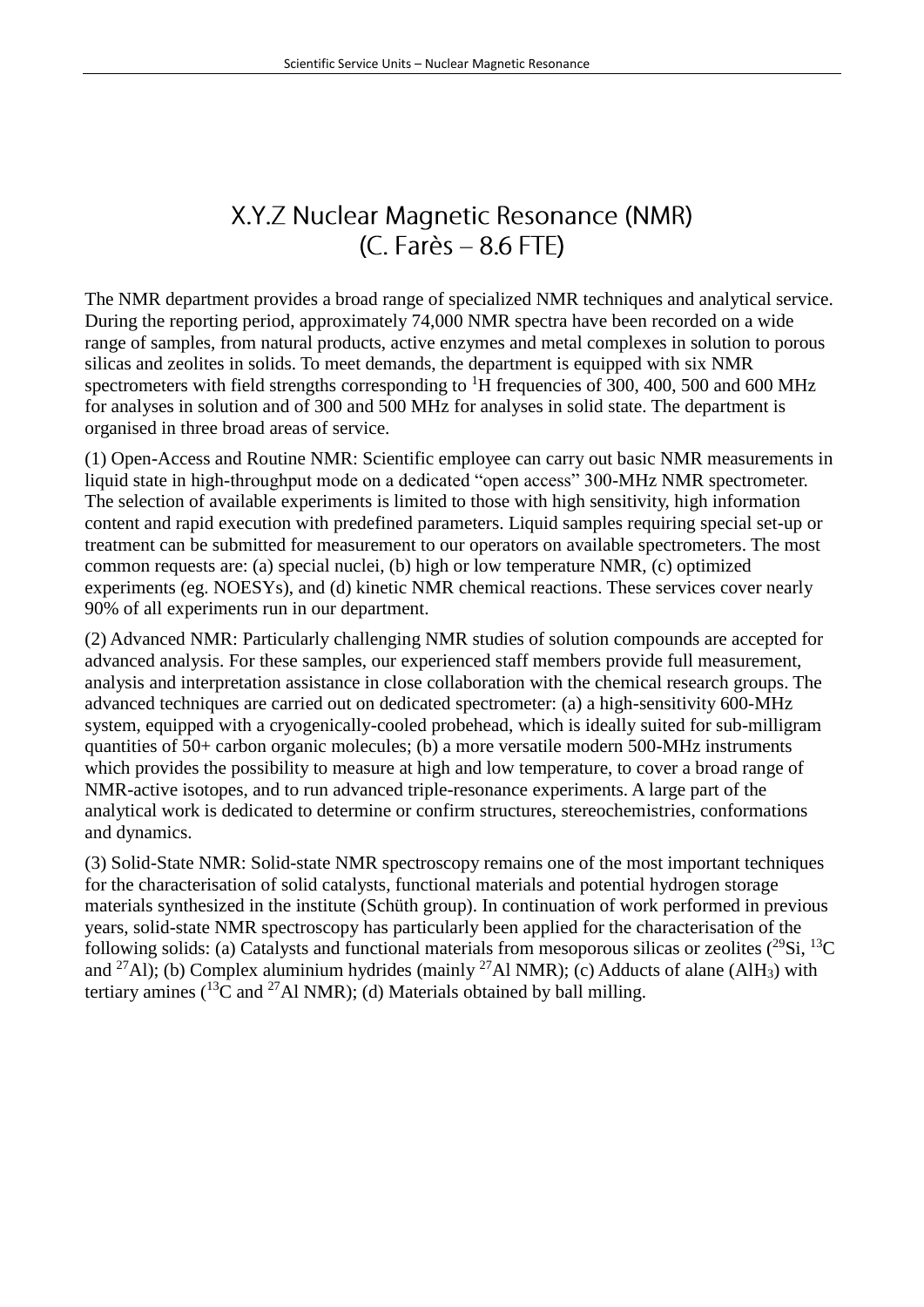# List of Talks Given by Members of the Institute

## *Farès, C.*

- ORCA Summer School, Gelsenkirchen, DE, Sept. 2017
- Treffen der Junganalytiker der GDCh, Mülheim an der Ruhr, DE, Nov. 2017
- 40th Ann. Disc. Meeting FGMR/GDCh, Leipzig, DE, Sept. 2018

# **Special Events and Activities**

## *Farès, C.*

- Girlsday 2017, Mülheim/Ruhr, Apr. 2017
- Chemistry Show for Kindergarten Arche, Mülheim/Ruhr, Jun. 2017
- NMR Practical Training for Apprentices, Mülheim/Ruhr, Sep. 2017
- Optics Lecture for Physics Apprentices, Mülheim/Ruhr, Sep.-Dec 2017
- Girlsday 2018, Mülheim/Ruhr, Apr. 2018
- NMR Practical Training for Apprentices, Mülheim/Ruhr, Sep. 2018
- NMR Experimental Project with Pupils from Luisenschule, Mülheim, Jun. 2019
- Optics Lecture for Physics Apprentices, Mülheim/Ruhr, Sep.-Dec. 2019
- Course: NMR in Catalysis, IMPRS-RECHARGE, Mülheim/Ruhr, Nov. 2019

## *Leutzsch, M.*

- Girlsday 2019, Mülheim/Ruhr, Apr. 2019
- NMR Practical Training for Apprentices, Mülheim/Ruhr, Sep. 2019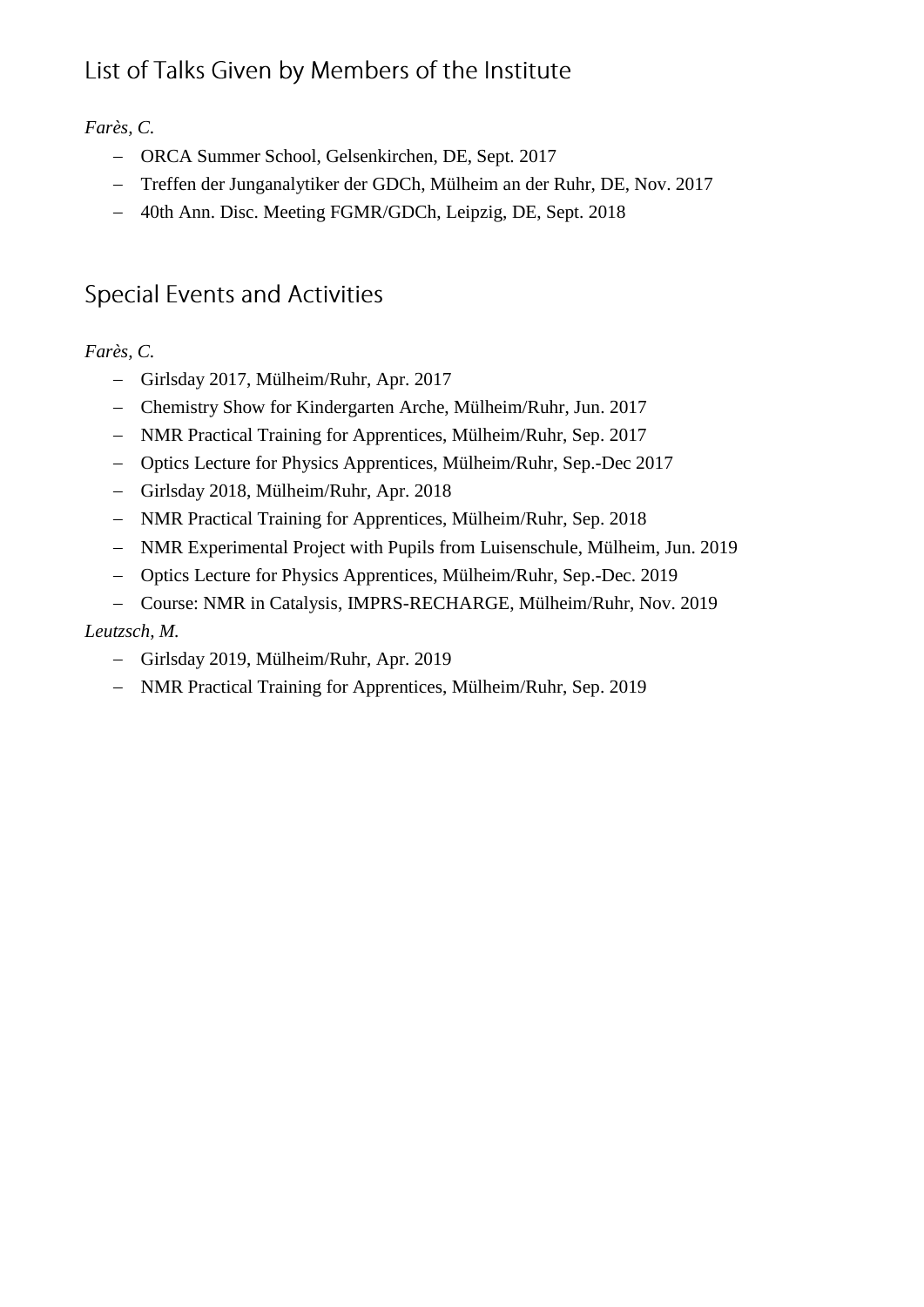#### Farès

### 2017

Clough, M. T.; Farès, C.; Rinaldi, R. 1D and 2D NMR Spectroscopy of Bonding Interactions within Stable and Phase-Separating Organic Electrolyte–Cellulose Solutions. *ChemSusChem* **2017,** *10* (17), 3452-3458.

Gonzales-Fernandes, E.; Nicholls, L. D.; Schaaf, L. D.; Farès, C.; Lehmann, C. W.; Alcarazo, M. Enantioselective Synthesis of [6]Carbohelicenes. *J. Am. Chem. Soc.* **2017,** *139* (4), 1428-1431.

Höfler, D.; van Gemmeren, M.; Wedemann, P.; Kaupmees, K.; Leito, I.; Leutzsch, M.; Lingnau, J.; List, B. 1,1,3,3-Tetratriflylpropene (TTP): A Strong, Allylic C–H Acid for Brønsted and Lewis Acid Catalysis. *Angew. Chem., Int. Ed.* **2017,** *56* (5), 1411-1415.

Liu, L.; Kim, H.; Xie, Y.; Farès, C.; Kaib, P. S.; Goddard, R.; List, B. Catalytic Asymmetric [4+2]- Cycloaddition of Dienes with Aldehydes. *J. Am. Chem. Soc.* **2017,** *139* (39), 13656-13659.

Preindl, J.; Schulthoff, S.; Wirtz, C.; Lingnau, J.; Fürstner, A. Polyunsaturated C-Glycosidic 4- Hydroxy-2-pyrone Derivatives: Total Synthesis Shows that Putative Orevactaene Is Likely Identical with Epipyrone A. *Angew. Chem., Int. Ed.* **2017,** *56* (26), 7525-7530.

### 2018

Acevedo-Rocha, C. G.; Gamble, C. G.; Lonsdale, R.; Li, A.; Nett, N.; Hoebenreich, S.; Lingnau, J.; Wirtz, C.; Farès, C.; Hinrichs, H.; Deege, A.; Mulholland, A. J.; Nov, Y.; Leys, D.; McLean, K. J.; Munro, A. W.; Reetz, M. T. P450-Catalyzed Regio- and Diastereoselective Steroid Hydroxylation: Efficient Directed Evolution Enabled by Mutability Landscaping. *ACS Catal.* **2018,** *8* (4), 3395- 3410.

Anderl, F.; Größl, S.; Wirtz, C.; Fürstner, A. Total Synthesis of Belizentrin Methyl Ester: Report on a Likely Conquest. *Angew. Chem., Int. Ed.* **2018,** *57* (33), 10712-10717.

Gatzenmeier, T.; Kaib, P. S.; Lingnau, J.; Goddard, R.; List, B. The Catalytic Asymmetric Mukaiyama–Michael Reaction of Silyl Ketene Acetals with α,β-Unsaturated Methyl Esters. *Angew. Chem., Int. Ed.* **2018,** *57* (9), 2464-2468.

Guthertz, A.; Leutzsch, M.; Wolf, L. M.; Gupta, P.; Rummelt, S. M.; Goddard, R.; Farès, C.; Thiel, W.; Fürstner, A. Half-Sandwich Ruthenium Carbene Complexes Link trans-Hydrogenation and gem-Hydrogenation of Internal Alkynes. *J. Am. Chem. Soc.* **2018,** *140* (8), 3156-3169.

Heinrich, M.; Murphy, J. J.; Ilg, M. K.; Letort, A.; Flasz, J.; Philipps, P.; Fürstner, A. Total Synthesis of Putative Chagosensine. *Angew. Chem., Int. Ed.* **2018,** *57* (41), 13575-13581.

Höfler, D.; Goddard, R.; Lingnau, J.; Nöthling, N.; List, B. A Purely Organic Tricarbanion. *Angew. Chem., Int. Ed.* **2018,** *57* (27), 8326-8329.

Kwon, Y.; Schulthoff, S.; Dao, Q. M.; Wirtz, C.; Fürstner, A. Total Synthesis of Disciformycin A and B: Unusually Exigent Targets of Biological Significance. *Chem. – Eur. J.* **2018,** *24* (1), 109-114.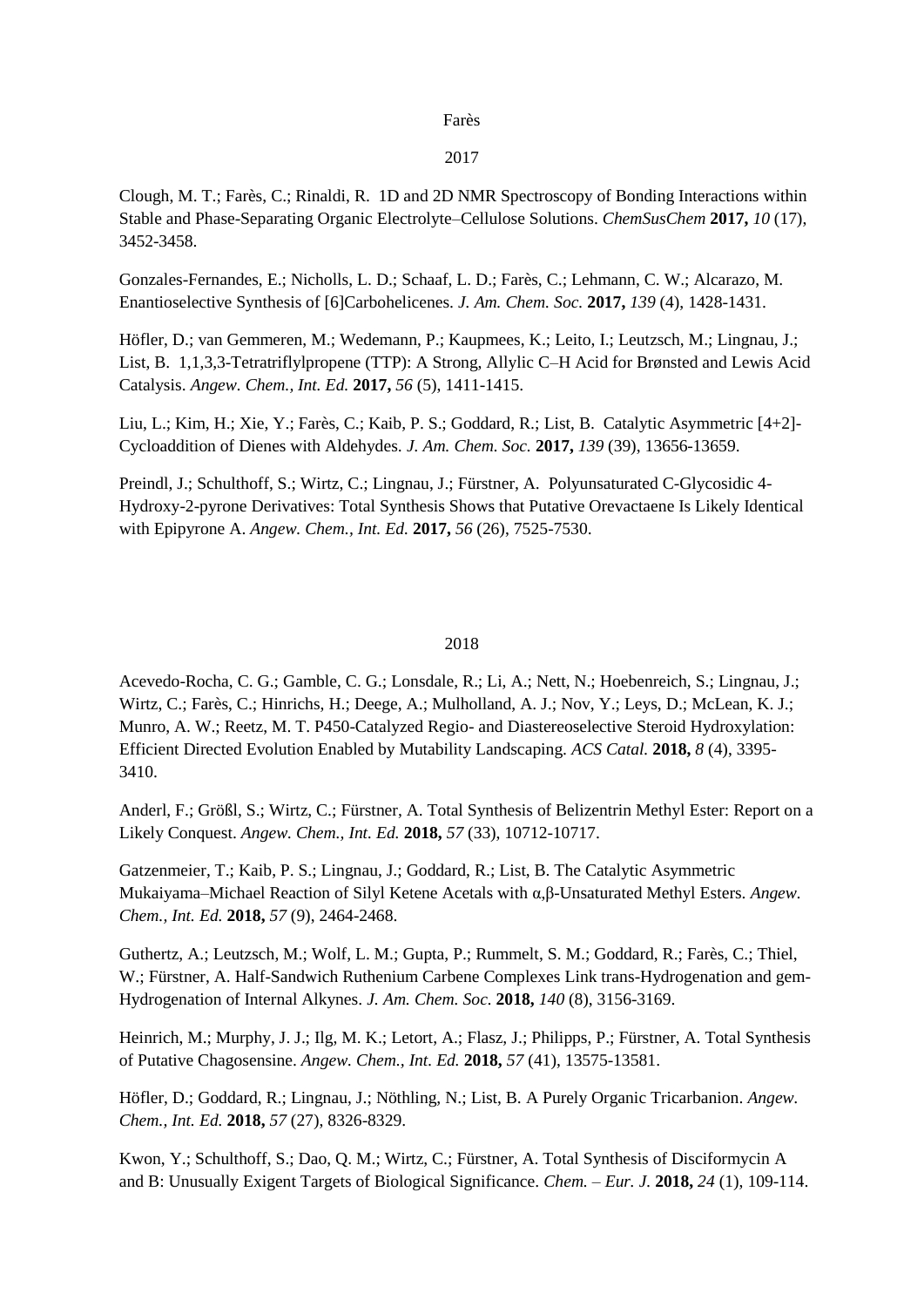Niklas, T.; Schulze, P.; Farès, C. Cromolyn/gelatin mixtures as aqueous alignment media and utilization of their mechanical stability for a layering technique. *Magn. Reson. Chem.* **2018,** *56* (12), 1176-1182.

Pupier, M.; Nuzillard, J.-M.; Wist, J.; Schlörer, N. E.; Kuhn, S.; Erdelyi, M.; Steinbeck, C.; Williams, A. J.; Butts, C.; Claridge, T. D. W.; Mikhova, B.; Robien, W.; Dashti, H.; Eghbalnia, H. R.; Farès, C.; Adam, C.; Kessler, P.; Moriaud, F.; Elyashberg, M.; Argyropoulos, D.; Pérez, M.; Giraudeau, P.; Gil, R. R.; Trevorrow, P.; Jeannerat, D. NMReDATA, a standard to report the NMR assignment and parameters of organic compounds. *Magn. Reson. Chem.* **2018,** *56* (8), 703-715.

Rumpel, S.; Ravera, E.; Sommer, C.; Reijerse, E.; Farès, C.; Luchinat, C.; Lubitz, W. <sup>1</sup>H NMR Spectroscopy of [FeFe] Hydrogenase: Insight into the Electronic Structure of the Active Site. *J. Am. Chem. Soc.* **2018,** *140* (1), 131-134.

Rumpel, S.; Sommer, C.; Reijerse, E.; Farès, C.; Lubitz, W. Direct Detection of the Terminal Hydride Intermediate in [FeFe] Hydrogenase by NMR Spectroscopy. *J. Am. Chem. Soc.* **2018,** *140*  (11), 3863-3866.

Sommer, C.; Rumpel, S.; Roy, S.; Farès, C.; Artero, V.; Fontecave, M.; Reijerse, E.; Lubitz, W. Spectroscopic investigations of a semi-synthetic [FeFe] hydrogenase with propane di-selenol as bridging ligand in the binuclear subsite: comparison to the wild type and propane di-thiol variants. *J. Biol. Inorg. Chem.* **2018,** *23* (3), 481-491.

Tindall, D. J.; Werlé, C.; Goddard, R.; Philipps, P.; Farès, C.; Fürstner, A. Structure and Reactivity of Half-Sandwich Rh(+3) and Ir(+3) Carbene Complexes. Catalytic Metathesis of Azobenzene Derivatives. *J. Am. Chem. Soc.* **2018,** *140* (5), 1884-1893.

Tsuji, N.; Kennemur, J.; Buyck, T.; Lee, S.; Prévost, S.; Kaib, P. S.; Bykov, D.; Farès, C.; List, B. Activation of olefins via asymmetric Brønsted acid catalysis. *Science* **2018,** *359* (6383), 1501-1505.

Wiegand, K.; Winkler, M.; Rumpel, S.; Kannchen, D.; Rexroth, S.; Hase, T.; Farès, C.; Happe, T.; Lubitz, W.; Rögner, M. Rational redesign of the ferredoxin-NADP<sup>+</sup>-oxido-reductase/ferredoxininteraction for photosynthesis-dependent H2-production. *Biochim. Biophys. Acta, Bioenerg.* **2018,** *1859* (4), 253-262.

### 2019

Biberger, T.; Gordon, C.; Leutzsch, M.; Peil, S.; Guthertz, A.; Copéret, C.; Fürstner, A. Alkyne gem‐Hydrogenation: Formation of Pianostool Ruthenium Carbene Complexes and Analysis of Their Chemical Character. *Angew. Chem., Int. Ed.* **2019,** *58* (26), 8845-8850.

Kim, H.; Gerosa, G.; Aronow, J.; Kasaplar, P.; Ouyang, J.; Lingnau, J.; Guerry, P.; Farès, C.; List, B. A multi-substrate screening approach for the identification of a broadly applicable Diels–Alder catalyst. *Nat. Commun.* **2019,** *10*, 770.

Ortmeyer, J.; Bodach, A.; Sandig-Predzymirska, L.; Zibrowius, B.; Mertens, F.; Felderhoff, M. Direct Hydrogenation of Aluminum via Stabilization with Triethylenediamine: A Mechanochemical Approach to Synthesize the Triethylenediamine ⋅ AlH<sup>3</sup> Adduct. *ChemPhysChem* **2019,** *20* (10), 1360- 1368.